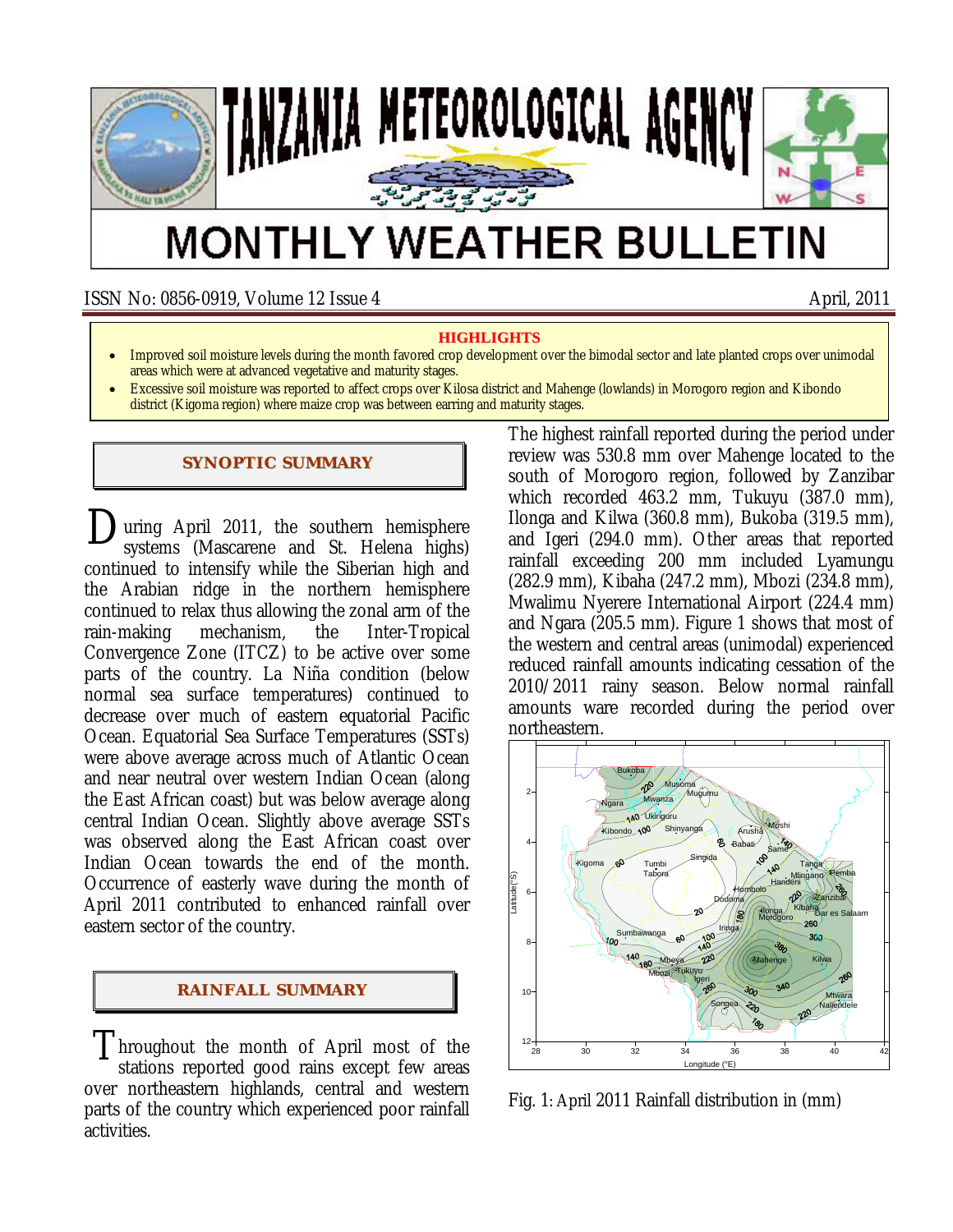## **MEAN AIR TEMPERATURE**

emperature were generally warmer during the month. Over northeastern highlands and coastal regions monthly mean maximum temperatures recorded exceeded 31 ºC as indicated in Figure 2A. T



**Fig 2A**: April 2011 Mean Maximum Temperature (°C)



The highest absolute maximum temperature of 32.0°C was recorded during the second dekad of the month at Tanga Airfield, while Igeri over southwestern highlands recorded the lowest daily

value in the third dekad with a maximum temperature of 18.3 °C.

Mean minimum air temperatures recorded ranged from 12ºC to 25.0ºC as shown in Fig 2B. The lowest value of mean minimum temperature recorded was 10.7°C at Mbimba in Mbozi district (southwestern highlands) in the third dekad, while the highest value of 25.2°C was observed at Pemba (northern coast) in the third dekad.

## **MEAN SUNSHINE HOURS**

I he distribution of sunshine duration across the<br>country during April showed that the mean country during April showed that the mean bright sunshine hours ranged from 5 hrs/day over southwestern, southern and northeastern highlands to about 10 hrs/day over western areas as shown in Figure 3.



Longitude( °E) **Fig 3**: April 2011 Mean Sunshine Hours (hrs/day)

The longest duration of about 11 hours/day was registered during the third dekad of April over Rukwa and Tabora regions and these areas were characterized by less or no rainfall activities.

## **MEAN WI ND SPEED**

 $M$ ean wind speeds across the country ranged from calm to 10 km/hr during the month. High wind speeds of above 10 km/hr were recorded over much of northeastern highlands (Arusha) and central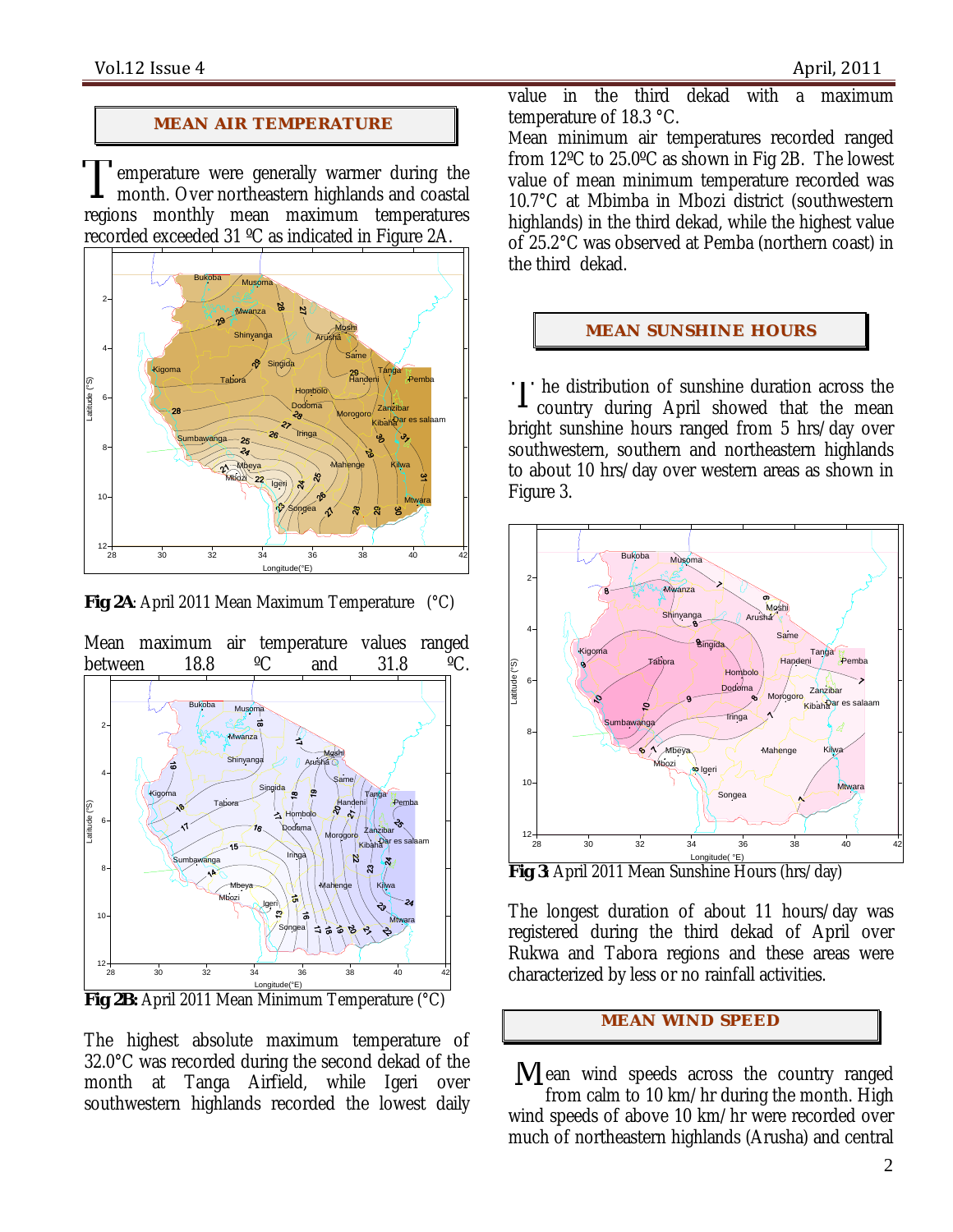(Hombolo). High wind speeds coupled with dry spell conditions allowed surface water losses through evapo-transpiration.



Fig 4: April 2011 Mean wind speed (km/hr)

## **AGROMETEOROLOGICAL SUMMARY**

 $\sum_{\text{between}\ \text{flowering to pod filling stages while}}$ between flowering to pod filling stages while maize was between early vegetative to earring stages and in moderate state as reported over northern coast which include Handeni, few areas in northeastern highlands (Arusha, Moshi, and Monduli districts) and western Lake Victoria Basin (Ngara districts). However, soil moisture deficit was reported over much of Mwanza and Shinyanga regions and northeastern highlands (parts of Arusha, Same, and areas surrounding Kilimanjaro International Airport, KIA). Over much of the unimodal sector, maize crop was at maturity stage and between moderate and good state with some farmers doing harvesting. Excessive soil moisture was reported to affect crops over Kilosa district and Mahenge (lowlands) in Morogoro region and Kibondo district (Kigoma region) where maize crop was between earring and maturity stages.

Pastures and water availability for livestock and wildlife were generally good over much of the country due to ongoing seasonal rains.

## **HYDROMETEOROLOGICAL SUMMARY**

W ater levels in lakes, dams and river flows have vegained fairly well due to substantial rainfall regained fairly well due to substantial rainfall amounts recorded. All in all water supply for human and industrial usage and hydro-power generation should still be used sparingly.

## **ENVIRONMENTAL SUMMARY**

**T** emperatures over most areas in the country were  $T$  emperatures over most areas in the country were<br>T generally high but with a decreasing trend towards May.

## **EXPECTED SYNOPTIC SITUATION DURI NG MAY 2011**

uring May 2011, the Siberian high with the Arabian ridge and Azores high are expected to relax particularly during the second half of the month. Over the contrary, the St. Helena and Mascarene highs are expected to intensify slightly. The SSTs over central to eastern Equatorial Pacific Ocean are expected to increase slightly indicating gradual weakening of La Nina condition. On the other hand below average SSTs conditions are expected to prevail over the central Indian Ocean while slight warming is expected over southwestern Indian Ocean near Tanzania coastline. Above average SSTs are expected across much of Atlantic Ocean particularly over southwestern coast of Africa and along Mozambique channel extending to southeast of Madagascar and west of Australia. Moderate southerly to south easterly wind flow is expected during the month of May. The above configuration is expected to continue to favour significant supply of moisture amounts especially over the coastal areas. D